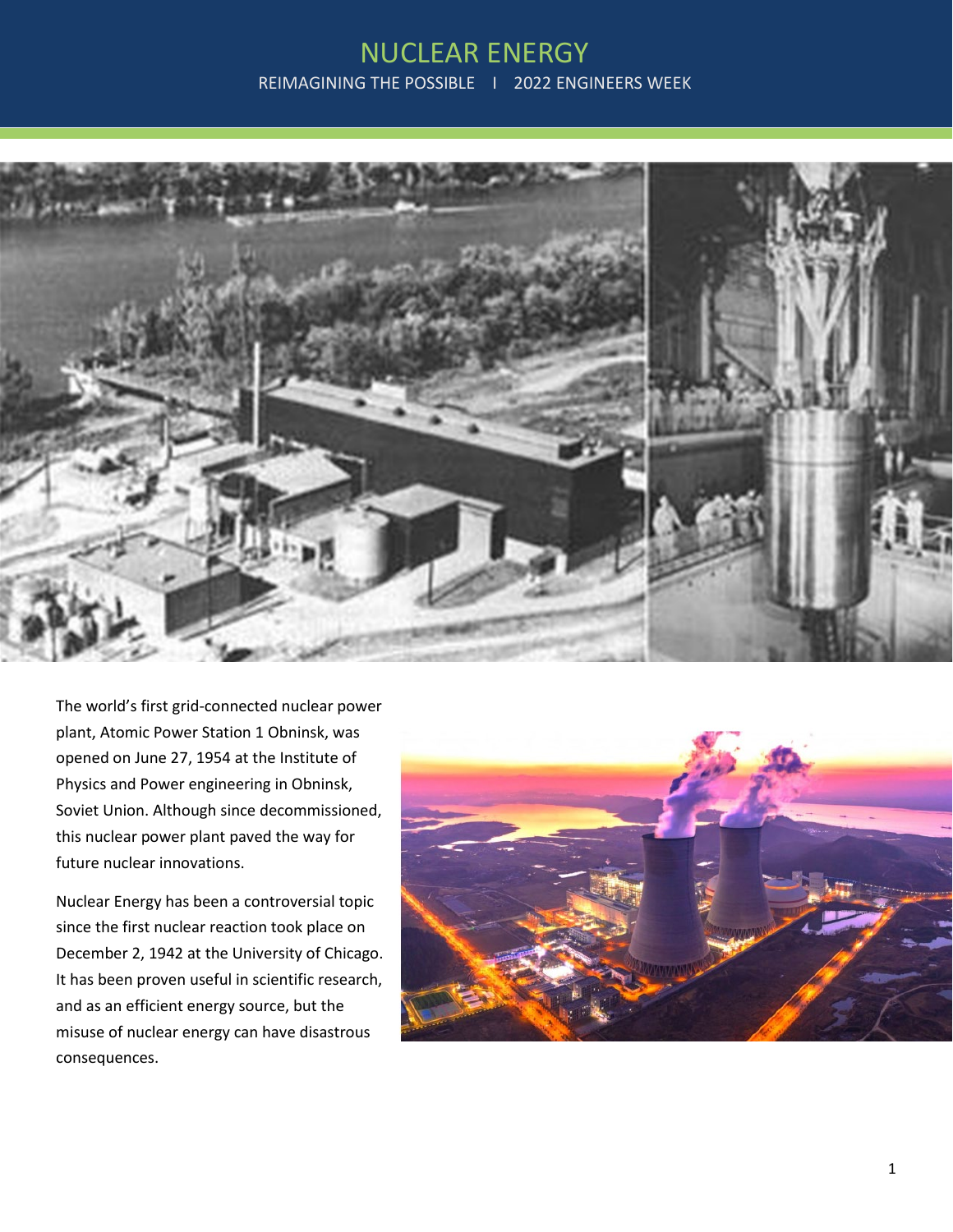## NUCLEAR ENERGY REIMAGINING THE POSSIBLE | 2022 ENGINEERS WEEK



Nuclear energy refers to the energy harnessed from nuclear fission reactions. Unlike a conventional power plant, which uses the combustion of fossil fuel (such as coal or natural gas) for heat generation, a nuclear power plant uses the heat generated from a controlled nuclear fission reaction.

Each country has a differing opinion on the benefits vs risk ratio of nuclear energy. For instance, France generates 75% of its electricity from nuclear power plants, while the US uses nuclear energy to supply approximately 20% of its electricity requirements.

Nuclear energy has some great benefits. It has a very low lifecycle carbon footprint and does not contribute to global warming. It does not produce gaseous emissions and does not depend on the fossil-fuel market. It is more reliable than conventional plants, and more efficient than other low-emission energy sources such as wind or solar. Finally, we have improved our ability to transport and store radioactive materials, including neutron sources such as CF-252, and have allowed much safer nuclear energy generation processes in general.

Of course, there are some drawbacks to nuclear power. While unlikely, the consequences of an accident can be devastating and far-reaching. Additionally, nuclear waste must be stored safely for a significant amount of time.